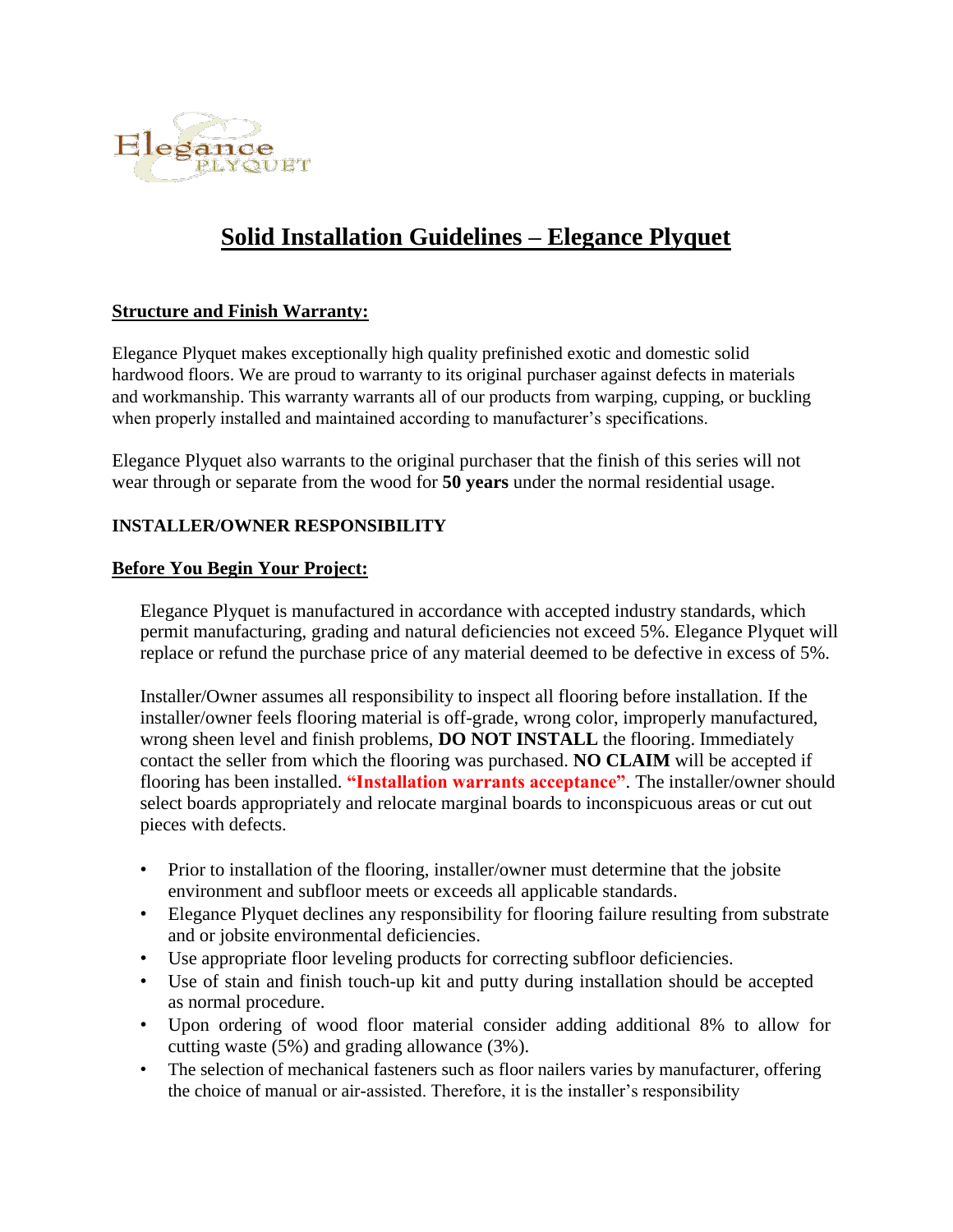to ensure that the fastener is properly set as dimpling of the wood face or edge is not considered a manufacturing defect.

• Occasional noise in mechanically fastened floors is due to abnormal structural movement and in many cases related to changes in environmental conditions. Elegance Plyquet does NOT warrant against mechanical fastened related noise issues.

## **Tools Required:**

- Compound miter or chop saw
- Table saw
- Tapping block
- Jambsaw or undercut saw
- Moisture meter
- Hardwood flooring nailer designed for 3/4" wood flooring (with rubber mallet; manual or air-assisted; must have "finish and edge protection" on the nailer)
- Pencil
- Chisel
- Drill and 1/16" bit
- Hammer and nail set
- Tape Measure
- Chalk line and Chalk
- 6 to 8d Finishing nails
- Wood Putty
- Earplugs and safety glasses

## **Pre-installation Procedures for Jobsite Inspection:**

- All "wet trades" concrete, plastering, masonry, drywall, spray texturing and painting should be thoroughly dry.
- Elegance Plyquet suggests installing your new flooring on main floors and upper floors only. Below grade installations can be acceptable but only with an experienced installer who is aware of the potential complications associated liabilities. Elegance Plyquet does not recommend installing solid flooring below grade.



- Crawl spaces must have a minimum of 18" from the underside of the floor joists and the ground.
- Crawl space earth must be covered 100% with a 6 mil black polyethylene vapor retarder.
- Subfloor moisture must be checked using appropriate method.
- Jobsite must have permanent HVAC systems in place and operating. Room temperatures must be maintained between 60-75º F and relative humidity of 35-55% for 14 days prior, during and until occupancy.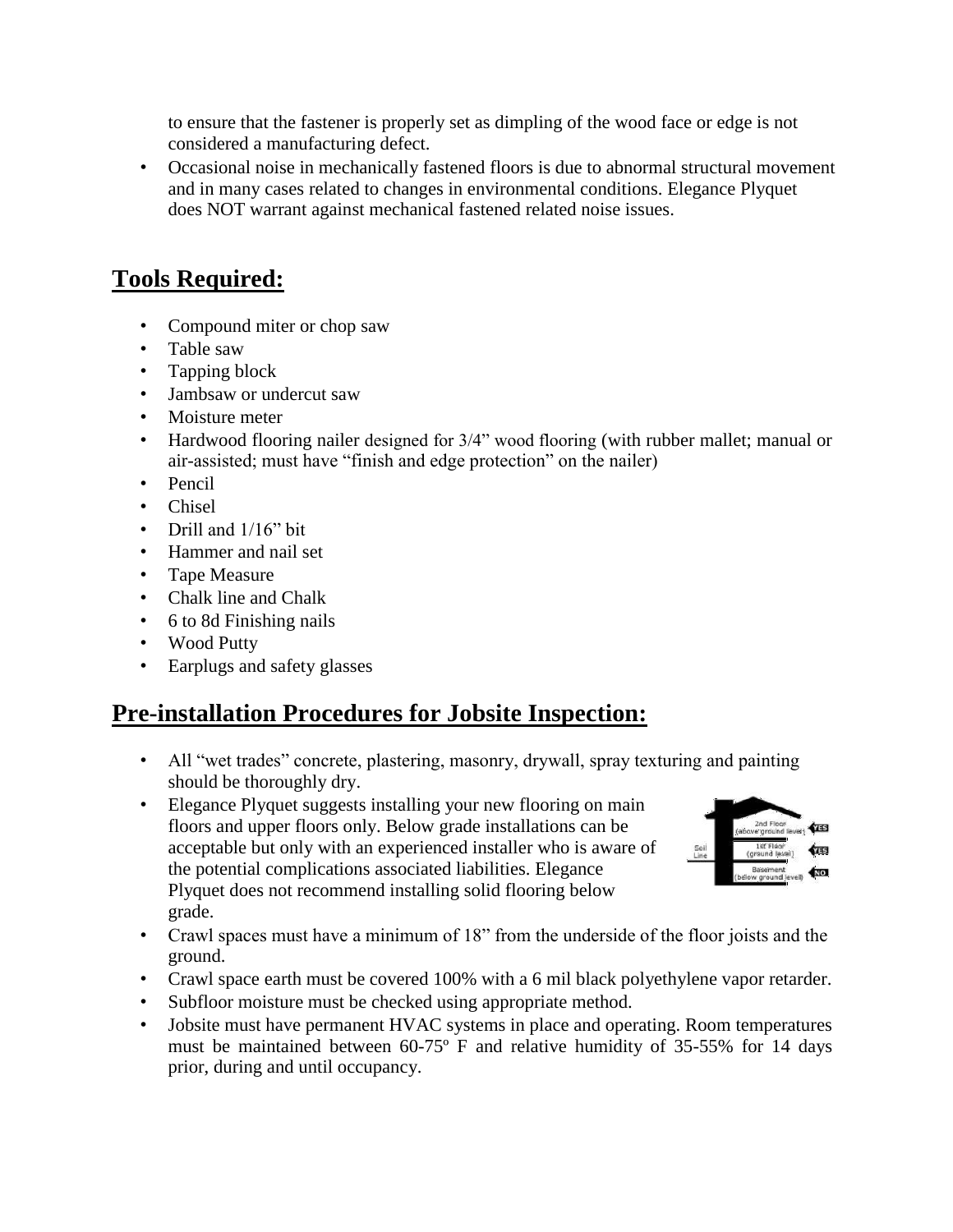# **Handling and Storage:**

• Wood flooring should be stored in the controlled environment (35 to 55% Rh) in which it is to be installed. Materials should be delivered and allowed to acclimate for a minimum of 72 hours before installation.

## **Subfloor Requirements:**

**Preferred** Sub-floor: 3/4" CDX Grade Plywood, 4' x 8' sheets. OSB PS2 Rated Underlayment with a minimum 40 lbs. density. **Minimum** Sub-floor: 5/8" CDX Plywood, 4' x 8' sheets.

### **Do not nail or staple over particleboard or similar product.**

- Flat-Within 3/16" in 10' radius and/or 1/8" in 6'. Level low spots with appropriate leveling material.
- Wood subfloors flatten low spots with 15 or 30# tar felt or shims, concrete grind high spots and fill low spots using appropriate leveling compounds.
- Nail or screw any loose areas of wood subfloor prior to installation to minimizing subfloor squeaking. Any subfloor with excessive vertical movement will cause squeaking.
- Check for appropriate moisture levels as per NWFA requirements.
- **Sub-floors must not exceed 12% moisture content and the difference between subfloor and hardwood flooring should not exceed 4%.** If sub-floor reading exceeds this amount, installer should locate and eliminate the source of excessive moisture.

### **Direct Glue Installation Over Concrete or Gypsum (3,000 PSI) Surfaces:**

All Elegance Plyquet products are warranted for applications over concrete/gypsum surfaces as long as manufactures procedures for installation and maintenance are followed. Glue or bond failure is not covered under Elegance Plyquet. However, it is covered under most adhesive manufacture warranties.

## **GlueDown:**

- Elegance Plyquet recommends the following flooring adhesives: Taylor MS Plus, Sikabond T-55, Franklin 811 Advantage, Bostik's Urethane Adhesives.
- Flooring can be glued directly to concrete/gypsum with a minimum compressive strength of 3000 psi.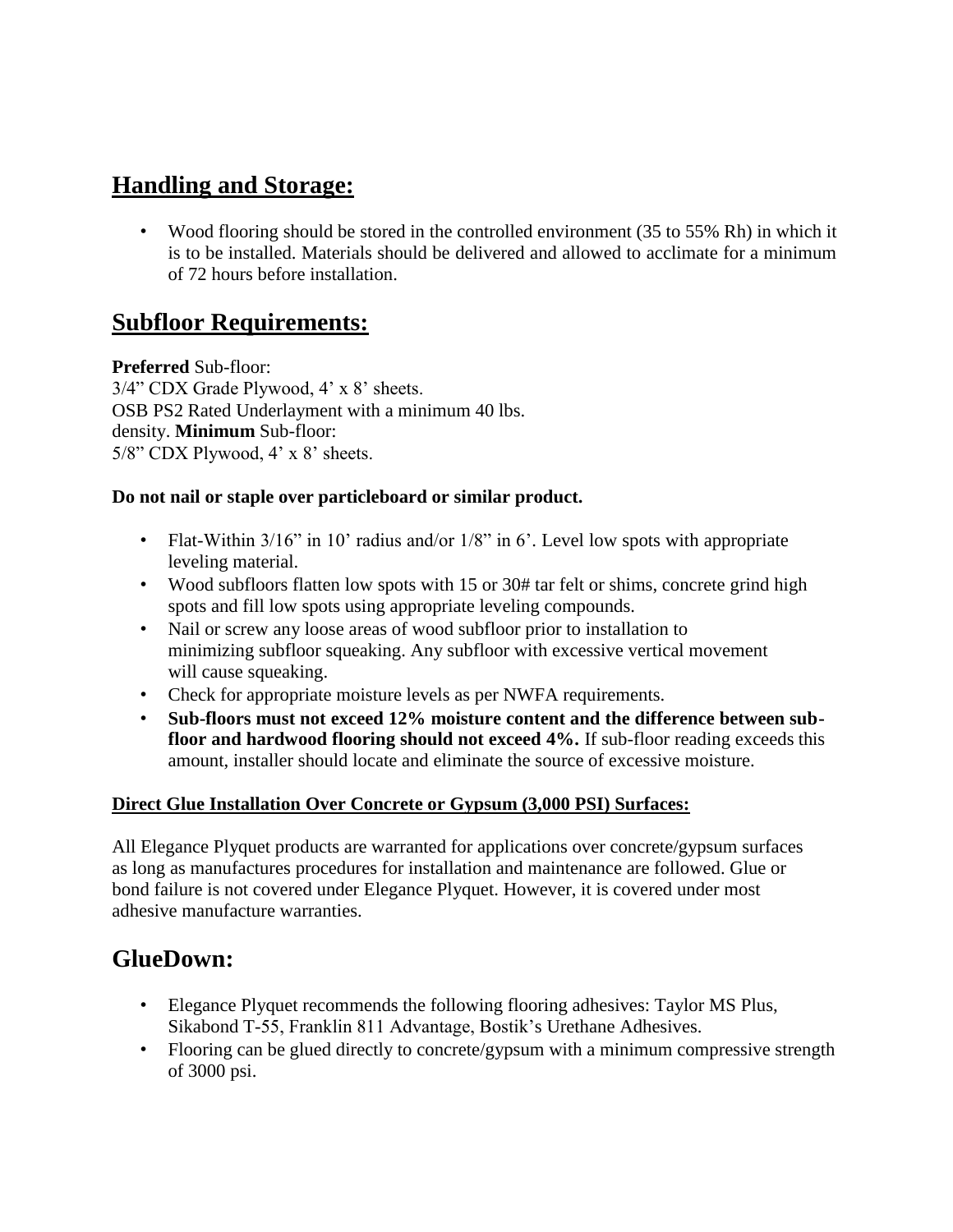- **DO NOT** install over steel toweled, slick, burnished, painted or sealed concrete. Abrade, grind, or roughen surface as necessary. Use an appropriate NIOSH-designed dust mask and dust containment system.
- Elegance Plyquet recommends to complete a bond test to ensure maximum bond performance.

# **Concrete Test:**

- **Tramex Concrete Moisture Encounter:** Moisture readings should not exceed 4.5% on the upper scale.
- **Polyfilm Tests:** Apply a 3'x 3' piece of polyethylene film to the concrete and sealed with moisture resistance tape and leave for 24 hours. If darkening of concrete or condensation under poly film indicates moisture and requires ASTM F 1869 Calcium Chloride or ASTM F 2170 In-situ method.
- **Calcium Chloride Test (ASTM F 1869):** The maximum vapor emissions cannot exceed 3lbs/1000SF in 24 hours.
- **In-Situ Probe Method (ASTM F 2170):** The Rh levels should not exceed 75%.
- If excessive moisture levels are present or anticipated, use appropriate moisture retardant system per recommendation of adhesive manufacture.

**NOTE: TEST RESULTS ARE ONLY APPLIABLE THE DAY OF TESTING. THIS DOES NOT STATE MOISTURE WILL NOT FLUCTUATE WITH SEASONAL CHANGES. IT MAY REQUIRE A MOISTUR RETADANT SYSTEM. FOLLOW ADHESIVE MANUFACTURES GUIDELINES. ELEGANCE PLYQUET DOES NOT WARRANT AGAINST MOISTURE AND/OR ADHESIVE RELATED PROBLEMS.**

## **Installation:**

Elegance Plyquet **recommends following NWFA Installation Guidelines**

Hardwood Floor Nailers:

Use approved hardwood flooring fastening machines which may vary from manufacture to manufacture. Avoid striking the edge of finished flooring with mallet or hammer to prevent edge crushing or splintering, use tapping block. Fastening machines faceplates should be protected to



prevent face scratching of floor material. Nailer protection shoes maybe provided with nailer. Improper air pressure settings or incorrect face plates may cause improper fastener setting into nail pocket. High air pressure may cause tongue damage due to over penetration and resulting in cracked or broken tongues. Low air pressure may leave fastener too high causing the adjoining board to experience edge damage or edge blistering. Proper air pressure will leave fastener set flush with top of tongue as illustrated.

# **Acclimation:**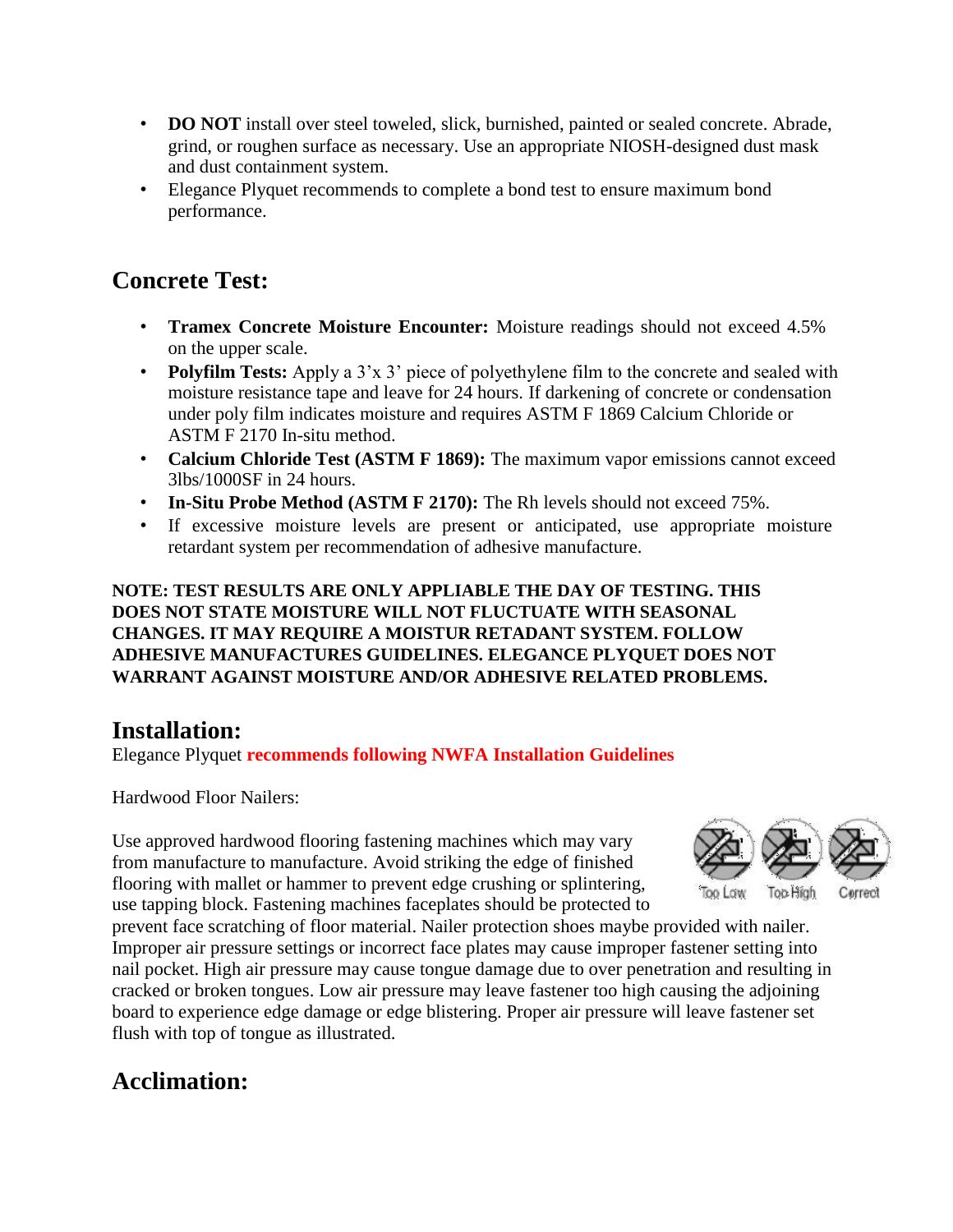- **For the best results, we recommend that Elegance Plyquet solid wood flooring be acclimated in a controlled environment before installation for 7 days**.
- Acclimation depends on geographical location, interior climate control, and time of year. The reason for acclimating the wood flooring before installation is to allow the moisture content of the wood to adjust to the installations jobsite "expected normal living conditions"- that is temperature and relative humidity that will be typically be experienced once the structure is occupied. Typically RH fluctuates no more than 20% per geographical location.
- The recommended RH level should be between 35-55%. When RH drops to 35% or below, wood floor will loose moisture and has the potential to gap, check, crack, or split. When RH rises to 55% or above the wood floor will gain moisture and has the potential to cup.

# **Installation Steps:**

### **Doorway and Wall Preparation**

- Undercut door casings and jambs using jambsaw or handsaw.
- Remove any existing baseshoe or baseboard and save to re-install upon completion.
- Roll out and staple down acceptable vapor retarder with a perm rating of .7 and less than 10 and overlap seems a minimum of 4 inches or more.
- Starting from the longest wall will provide the best visual effect.
- Stagger the ends of each board at least 6", and 3" in second row.
- Hardwood flooring should be installed perpendicular to flooring joists.
- Work from 3 or more cartons to ensure maximum color and shade mixture.
- Select and use the straightest and longest planks should be used for the first and second rows. Lay the remainder out on the floor in the general pattern in which they will be installed. Those with concerns must be removed and cut and used as starter or closing boards or in closets, under cabinets or discarded as waste.
- Lay the groove edge of the flooring facing the wall, leaving a  $1/2$ " to  $3/4$ " (minimum) space between the groove edge and the starting wall. This expansion space will allow for the wood to expand if necessary due to environmental changes.
- Lay the first row using 6d or 8d flooring nails to top nail surface 10 to 12" apart on face of flooring, and countersink. Fill holes with approved wood putty
- Each additional row of flooring with floor-nailing machine until the last row and any area that nailer will not fit. Fasten flooring through the tongue on a 45 degree angle (blind nailing) using the appropriate power nails or cleats that machine manufacturers recommend.
- Spacing between the nails should be 8-10 inches along the length of the board with a minimum of 2 fasteners per board 2-3 inches from each end.
- For flooring of 5 inch or wider, properly space nails every 4-6 inches along the length of the board.
- Stagger all board end joints at least 6" apart in adjacent rows.